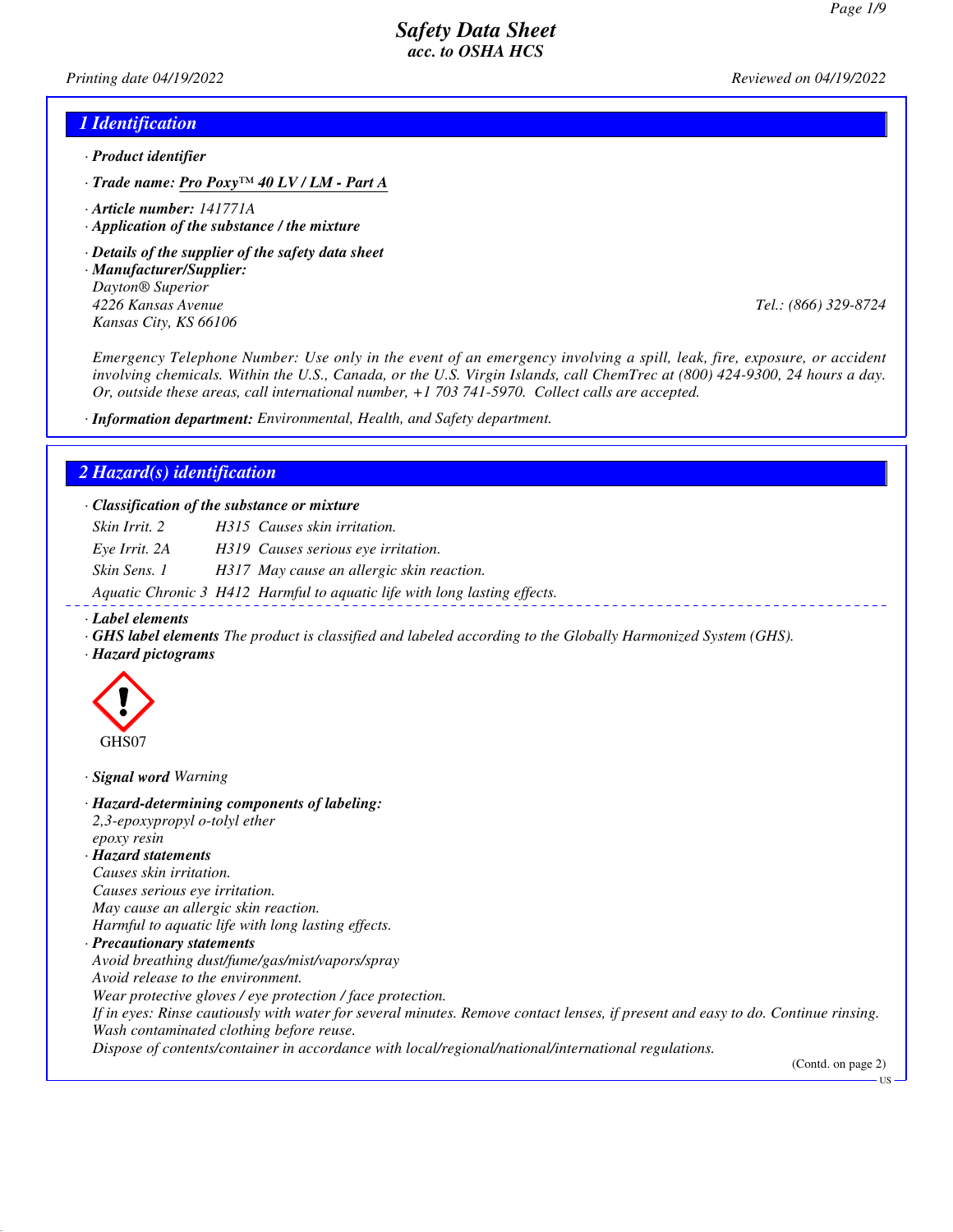*Printing date 04/19/2022 Reviewed on 04/19/2022*

*Trade name: Pro Poxy™ 40 LV / LM - Part A*

(Contd. of page 1)





**HEALTH**  FIRE  $P$ HYSICAL HAZARD<sup>[0]</sup> Reactivity = 0 1 *Health = 1*  $\overline{\mathbf{1}}$ *Fire = 1*

*· Other hazards*

*· Results of PBT and vPvB assessment*

*· PBT: Not applicable.*

*· vPvB: Not applicable.*

### *3 Composition/information on ingredients*

*· Chemical characterization: Mixtures*

*· Description: Mixture of the substances listed below with nonhazardous additions.*

*· Dangerous components:*

*25085-99-8 Diglycidyl ether of bisphenol A homopolymer* <sup>≥</sup>*10-<70%*

*2210-79-9 2,3-epoxypropyl o-tolyl ether* <sup>≥</sup>*10-<19%*

*· Additional information: For the wording of the listed hazard phrases refer to section 16.*

### *4 First-aid measures*

- *· Description of first aid measures*
- *· General information:*

*Immediately remove any clothing soiled by the product.*

*In the event of persistent symptoms recieve medical treatment.*

*· After inhalation:*

*Supply fresh air and to be sure call for a doctor.*

*In case of unconsciousness place patient stably in side position for transportation.*

*Immediately move exposed person to fresh air. If breathing difficulty persists or develops get prompt medical attention.*

*· After skin contact:*

*Immediately wash with water and soap and rinse thoroughly.*

*If skin irritation continues, consult a doctor.*

*· After eye contact: Rinse opened eye for several minutes under running water. Then consult a doctor.*

- *· After swallowing: Seek medical treatment.*
- *· Information for doctor:*
- *· Most important symptoms and effects, both acute and delayed No further relevant information available.*

*· Indication of any immediate medical attention and special treatment needed No further relevant information available.*

# *5 Fire-fighting measures*

*· Extinguishing media*

*· Suitable extinguishing agents: Use fire fighting measures that suit the environment.*

*· Special hazards arising from the substance or mixture No further relevant information available.*

(Contd. on page 3)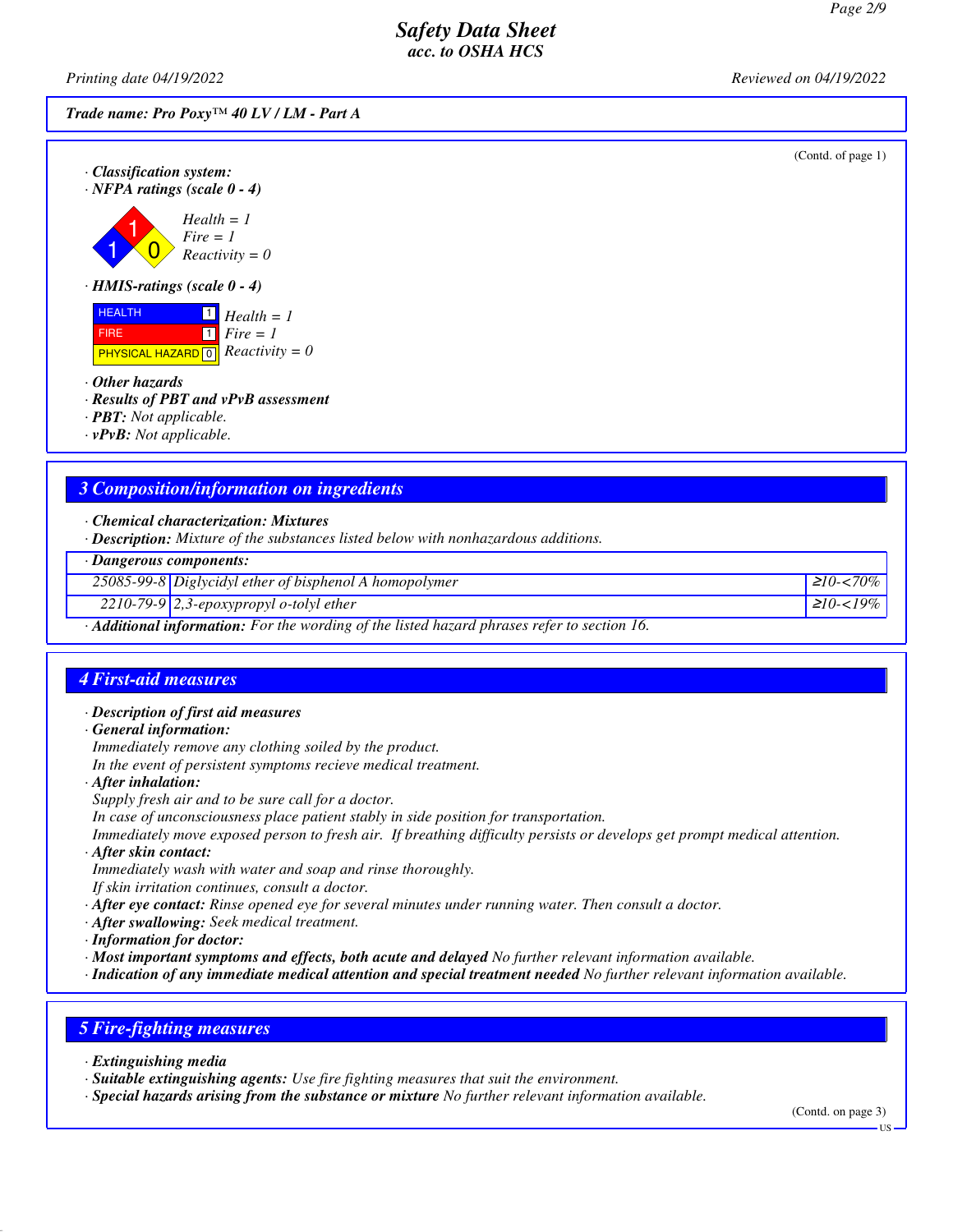*Printing date 04/19/2022 Reviewed on 04/19/2022*

(Contd. of page 2)

*Trade name: Pro Poxy™ 40 LV / LM - Part A*

*· Advice for firefighters · Protective equipment:*

*Because fire may produce thermal decomposition products, wear a self-contained breathing apparatus (SCBA) with a full face piece operated in pressure-demand or positive-pressure mode.*

### *6 Accidental release measures*

- *· Personal precautions, protective equipment and emergency procedures Wear protective equipment. Keep unprotected persons away.*
- *· Environmental precautions:*

*Do not allow product to reach sewage system or any water course.*

*Inform respective authorities in case of seepage into water course or sewage system.*

*· Methods and material for containment and cleaning up: Absorb with liquid-binding material (sand, diatomite, acid binders, universal binders, sawdust). Ensure adequate ventilation.*

#### *· Reference to other sections*

*See Section 7 for information on safe handling. See Section 8 for information on personal protection equipment. See Section 13 for disposal information.*

# *7 Handling and storage*

*· Handling:*

*· Precautions for safe handling*

*Wear appropriate personal protective clothing to prevent eye and skin contact. Avoid breathing vapors or mists of this product. Use with adequate ventilation. Do not take internally.*

- *· Information about protection against explosions and fires: No special measures required.*
- *· Conditions for safe storage, including any incompatibilities*
- *· Storage: cool and dry*
- *· Requirements to be met by storerooms and receptacles: No special requirements.*
- *· Information about storage in one common storage facility: Store away from foodstuffs.*
- *· Further information about storage conditions: Keep receptacle tightly sealed.*
- *· Specific end use(s) No further relevant information available.*

### *8 Exposure controls/personal protection*

- *· Additional information about design of technical systems: No further data; see item 7.*
- *· Control parameters*
- *· Components with limit values that require monitoring at the workplace: The product does not contain any relevant quantities of materials with critical values that have to be monitored at the workplace.*
- *· Additional information: The lists that were valid during the creation were used as basis.*
- *· Exposure controls*
- *· Personal protective equipment:*
- *· General protective and hygienic measures: Keep away from foodstuffs, beverages and feed. Immediately remove all soiled and contaminated clothing. Wash hands before breaks and at the end of work. Avoid contact with the eyes and skin.*

(Contd. on page 4)

**TIS**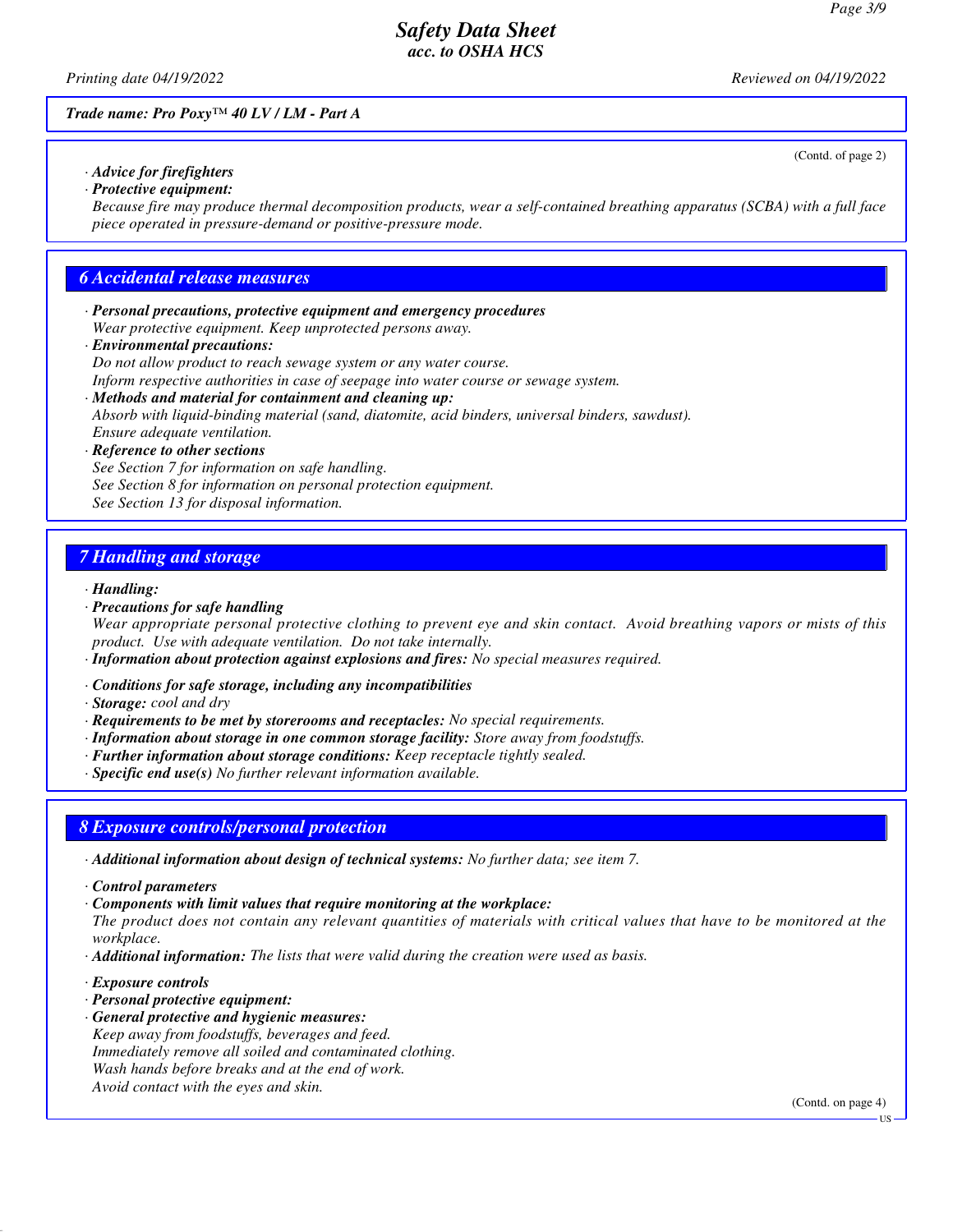(Contd. of page 3)

# *Safety Data Sheet acc. to OSHA HCS*

*Printing date 04/19/2022 Reviewed on 04/19/2022*

### *Trade name: Pro Poxy™ 40 LV / LM - Part A*

*· Breathing equipment:*

*In case of brief exposure or low pollution use respiratory filter device. In case of intensive or longer exposure use respiratory protective device that is independent of circulating air.*

*· Protection of hands:*



*Protective gloves*

*The glove material has to be impermeable and resistant to the product/ the substance/ the preparation. · Eye protection: Wear appropriate eye protection to prevent eye contact.*

| 9 Physical and chemical properties                         |                                               |
|------------------------------------------------------------|-----------------------------------------------|
| · Information on basic physical and chemical properties    |                                               |
| <b>General Information</b>                                 |                                               |
| $\cdot$ Appearance:                                        |                                               |
| Form:                                                      | Liquid                                        |
| Color:                                                     | According to product specification            |
| $\cdot$ Odor:                                              | Characteristic                                |
| · Odor threshold:                                          | Not determined.                               |
| $\cdot$ pH-value:                                          | Not determined.                               |
| · Change in condition                                      |                                               |
| <b>Melting point/Melting range:</b>                        | Undetermined.                                 |
| <b>Boiling point/Boiling range:</b>                        | Undetermined.                                 |
| · Flash point:                                             | Not applicable.                               |
| · Flammability (solid, gaseous):                           | Not applicable.                               |
| · Decomposition temperature:                               | Not determined.                               |
| · Auto igniting:                                           | Product is not selfigniting.                  |
| · Danger of explosion:                                     | Product does not present an explosion hazard. |
| · Explosion limits:                                        |                                               |
| Lower:                                                     | Not determined.                               |
| <b>Upper:</b>                                              | Not determined.                               |
| · Vapor pressure:                                          | Not determined.                               |
| $\cdot$ Density at 20 $\degree$ C (68 $\degree$ F):        | $1.1$ g/cm <sup>3</sup> (9.1795 lbs/gal)      |
| · Relative density                                         | Not determined.                               |
| · Vapor density                                            | Not determined.                               |
| · Evaporation rate                                         | Not determined.                               |
| · Solubility in / Miscibility with                         |                                               |
| Water:                                                     | Not miscible or difficult to mix.             |
| · Partition coefficient (n-octanol/water): Not determined. |                                               |
| · Viscosity:                                               |                                               |
| Dynamic:                                                   | Not determined.                               |
| Kinematic:                                                 | Not determined.                               |
|                                                            | (Contd. on page 5)                            |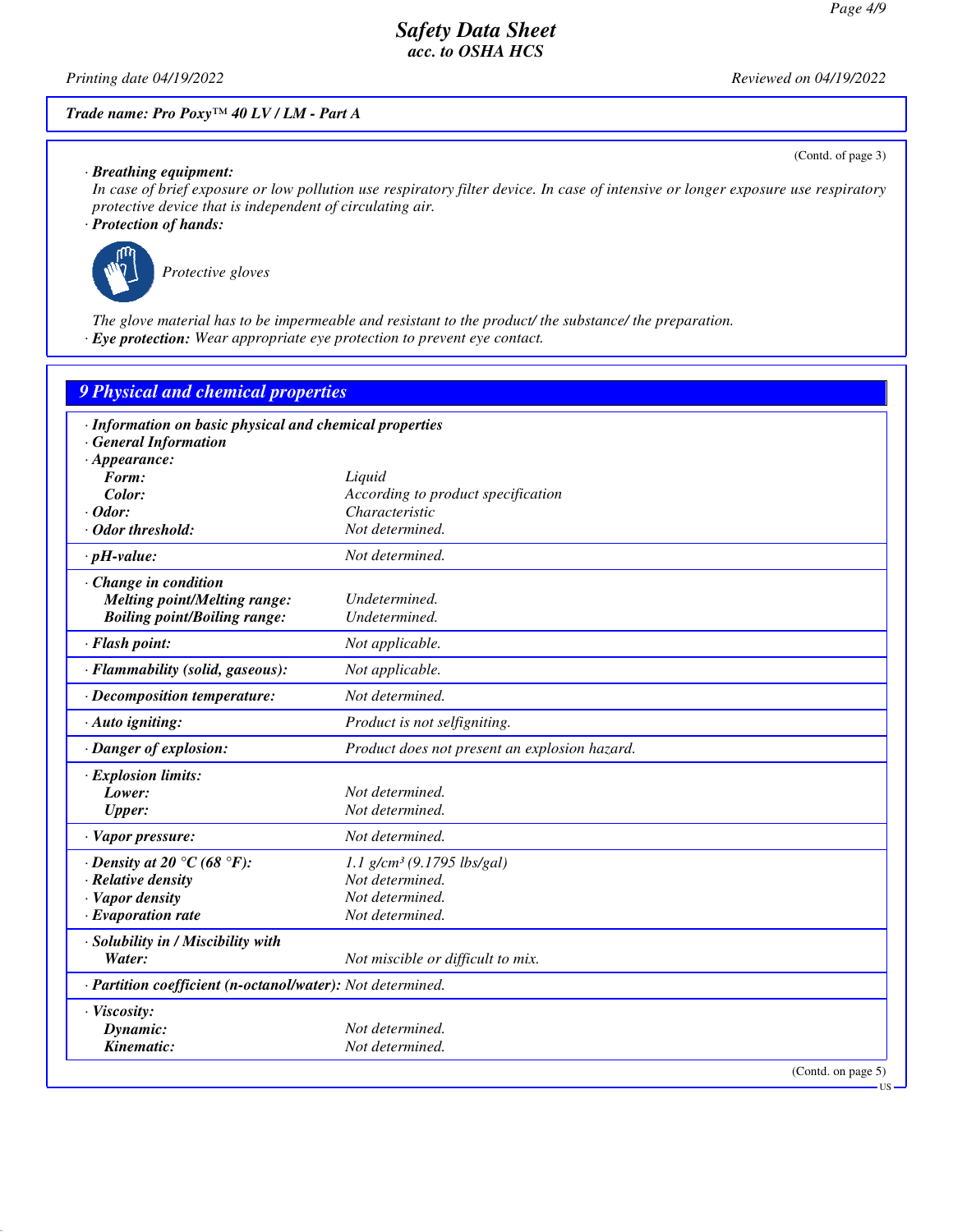*Printing date 04/19/2022 Reviewed on 04/19/2022*

(Contd. of page 4)

*Trade name: Pro Poxy™ 40 LV / LM - Part A*

*· Solvent content:*

**Solids content: 100.0 %**<br> **Context information** *No furth* 

*· Other information No further relevant information available.*

# *10 Stability and reactivity*

- *· Reactivity No decomposition if stored and applied as directed.*
- *· Chemical stability No decomposition if stored and applied as directed*
- *· Thermal decomposition / conditions to be avoided: No decomposition if used according to specifications.*
- *· Possibility of hazardous reactions No dangerous reactions known.*
- *· Conditions to avoid Keep away from heat and sources of ignition.*
- *· Incompatible materials: No further relevant information available.*
- *· Hazardous decomposition products: No dangerous decomposition products known.*

# *11 Toxicological information*

#### *· Information on toxicological effects*

*· Acute toxicity:*

*· LD/LC50 values that are relevant for classification:*

#### *25085-99-8 Diglycidyl ether of bisphenol A homopolymer*

*Oral LD50 5,000 mg/kg (rat)*

*Dermal LD50 20,000 mg/kg (rabbit)*

- *· Primary irritant effect:*
- *· on the skin: May cause skin irritation.*
- *· on the eye:*

*Strong irritant with the danger of severe eye injury.*

- *Irritating effect.*
- *· Sensitization: Sensitization possible through skin contact.*
- *· Additional toxicological information:*

*The product shows the following dangers according to internally approved calculation methods for preparations: Irritant*

*· Carcinogenic categories*

*· IARC (International Agency for Research on Cancer)*

*None of the ingredients is listed.*

*· NTP (National Toxicology Program)*

*None of the ingredients is listed.*

#### *· OSHA-Ca (Occupational Safety & Health Administration)*

*None of the ingredients is listed.*

# *12 Ecological information*

*· Toxicity*

- *· Persistence and degradability No further relevant information available.*
- *· Behavior in environmental systems:*
- *· Bioaccumulative potential No further relevant information available.*

(Contd. on page 6)

*<sup>·</sup> Aquatic toxicity: No further relevant information available.*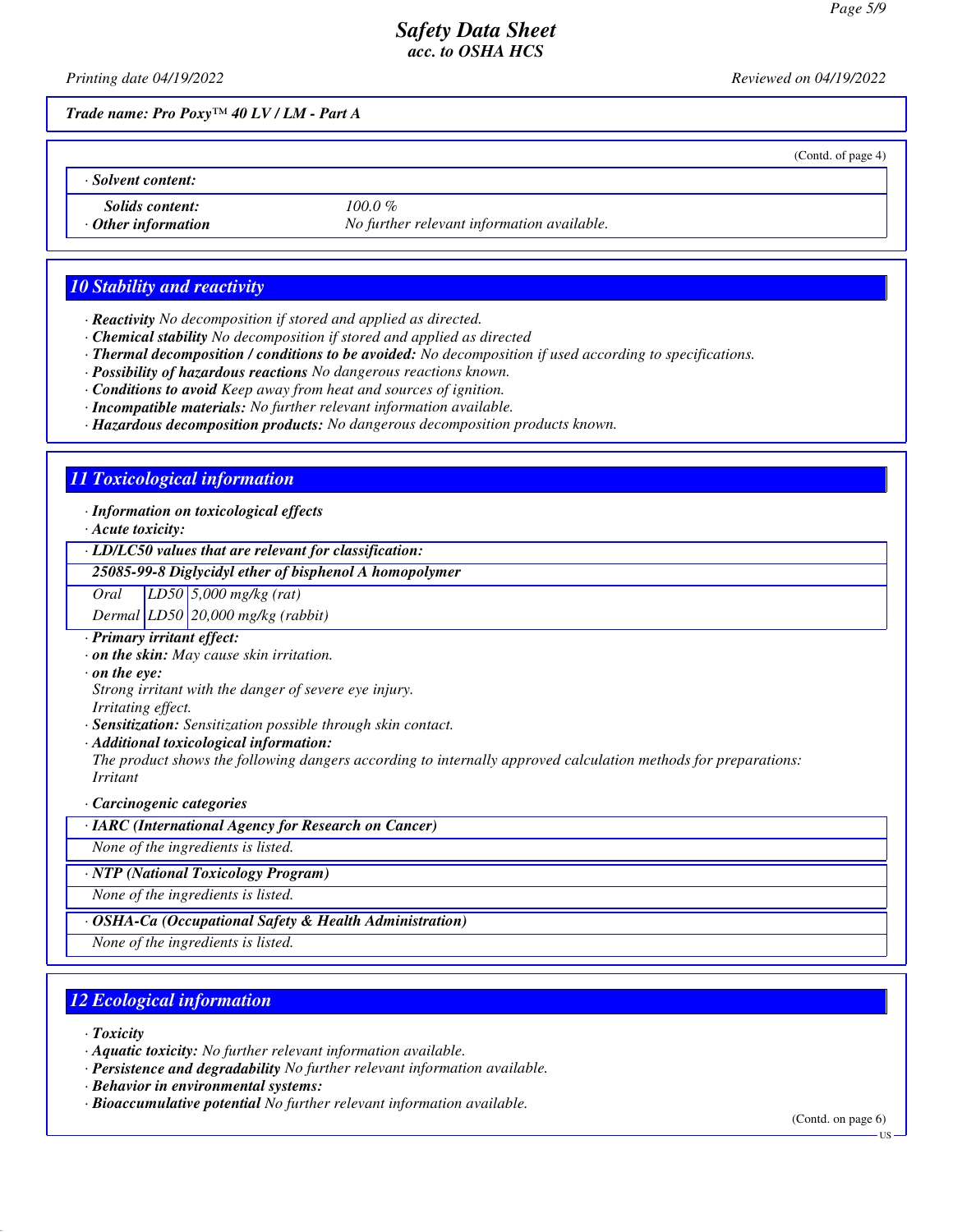*Printing date 04/19/2022 Reviewed on 04/19/2022*

#### *Trade name: Pro Poxy™ 40 LV / LM - Part A*

(Contd. of page 5)

US

- *· Mobility in soil No further relevant information available.*
- *· Ecotoxical effects:*
- *· Remark: Toxic for fish*
- *· Additional ecological information:*
- *· General notes:*

*Water hazard class 1 (Self-assessment): slightly hazardous for water Water hazard class 2 (Self-assessment): hazardous for water Do not allow product to reach ground water, water course or sewage system. Danger to drinking water if even small quantities leak into the ground. Also poisonous for fish and plankton in water bodies. Toxic for aquatic organisms*

- *· Results of PBT and vPvB assessment*
- *· PBT: Not applicable.*
- *· vPvB: Not applicable.*
- *· Other adverse effects No further relevant information available.*

#### *13 Disposal considerations*

*· Waste treatment methods*

*· Recommendation:*

*It is the generator's responsibility to determine if the waste meets applicable definitions of hazardous waste. State and local regulations may differ from federal disposal regulations. Dispose of waste material according to local, state, federal, and provincial environmental regulations.*

- *· Uncleaned packagings:*
- *· Recommendation: Disposal must be made according to Federal, State, and Local regulations.*

| <b>14 Transport information</b>                                              |                                                                                                            |
|------------------------------------------------------------------------------|------------------------------------------------------------------------------------------------------------|
| · <b><i>UN-Number</i></b><br>· DOT, ADR, ADN, IMDG, IATA                     | Not Regulated                                                                                              |
| · UN proper shipping name<br>· DOT, ADR, ADN, IMDG, IATA                     | Not Regulated                                                                                              |
| $\cdot$ Transport hazard class(es)                                           |                                                                                                            |
| · DOT, ADR, ADN, IMDG, IATA<br>$\cdot$ Class                                 | Not Regulated                                                                                              |
| · Packing group<br>· DOT, ADR, IMDG, IATA                                    | Not Regulated                                                                                              |
| · Environmental hazards:<br>$\cdot$ Marine pollutant:                        | N <sub>O</sub>                                                                                             |
| · Transport in bulk according to Annex II of MARPOL73/78<br>and the IBC Code | Not applicable.                                                                                            |
| · Transport/Additional information:                                          |                                                                                                            |
| $\cdot$ DOT                                                                  |                                                                                                            |
| · Remarks:                                                                   | Add "Marine Pollutant" to end of proper shipping name if<br>shipping in a bulk container $(>119$ gallons). |
|                                                                              | (Contd. on page 7)                                                                                         |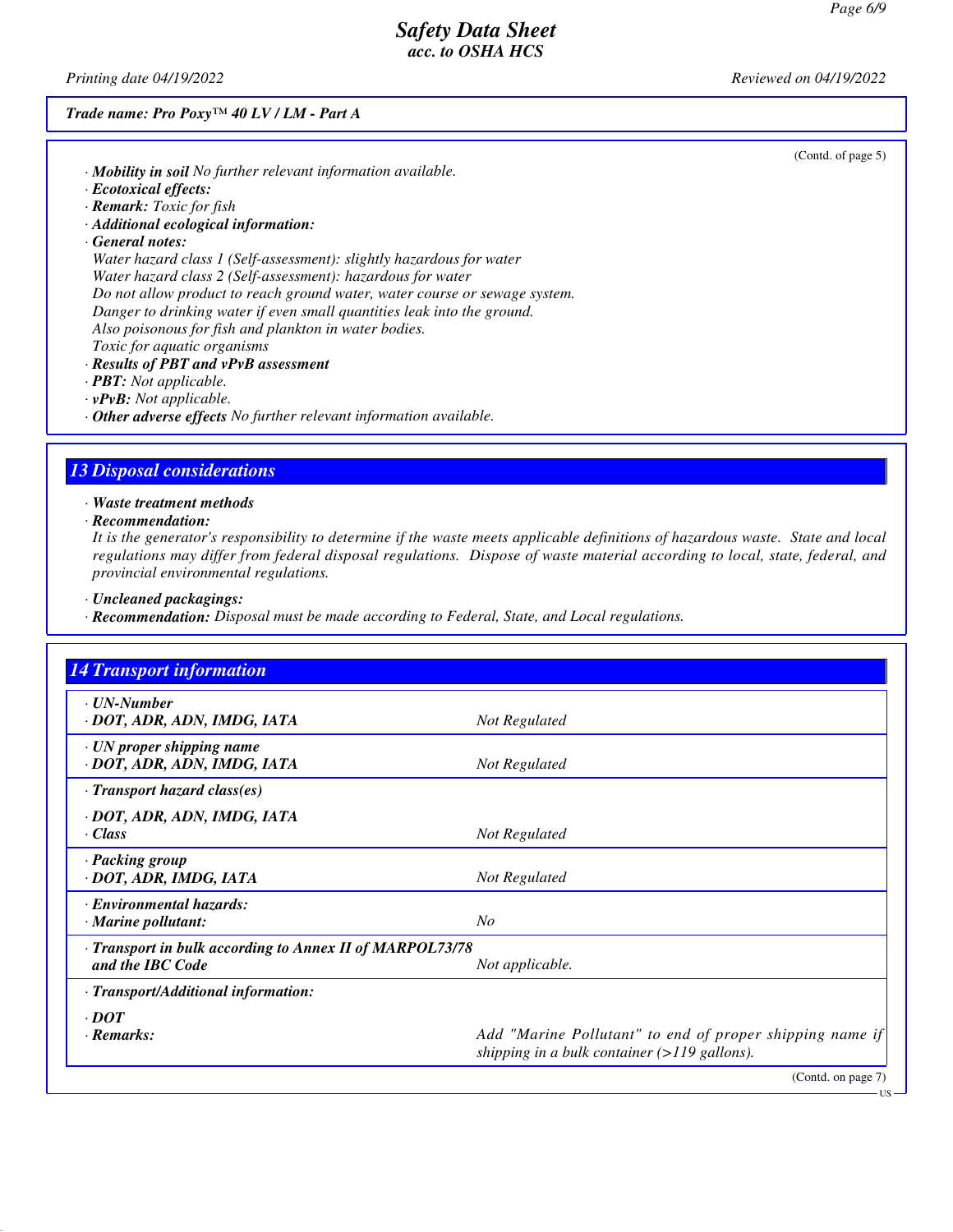*Printing date 04/19/2022 Reviewed on 04/19/2022*

*Trade name: Pro Poxy™ 40 LV / LM - Part A*

(Contd. of page 6)

| $-ADR$<br><b>U.S. Domestic Ground Shipments:</b>                                     | Same as listed for Standard Shipments above. |
|--------------------------------------------------------------------------------------|----------------------------------------------|
| <b>· U.S. Domestic Ground Non-Bulk (119 gal or less per</b><br>container) Shipments: | Same as listed for Standard Shipments above. |
| · Emergency Response Guide (ERG) Number:                                             | Not determine                                |
| · UN "Model Regulation":                                                             | Not Regulated                                |

## *15 Regulatory information*

*· Safety, health and environmental regulations/legislation specific for the substance or mixture · Sara*

*· Section 355 (extremely hazardous substances):*

*None of the ingredient is listed.*

*· Section 313 (Specific toxic chemical listings):*

*This product may contain 1 or more toxic chemicals subject to the reporting requirements of Section 313 of Title III of the Superfund Amendments and Reauthorization Act (SARA) of 1986 and 40 CFR part 372. If so, the chemicals are listed below. None of the ingredients is listed.*

*· TSCA (Toxic Substances Control Act):*

25085-99-8 Diglycidyl ether of bisphenol A homopolymer *ACTIVE* 

*2461-15-6 [[(2-ethylhexyl)oxy]methyl]oxirane ACTIVE*

*2210-79-9 2,3-epoxypropyl o-tolyl ether ACTIVE*

*· Hazardous Air Pollutants*

*None of the ingredients is listed.*

*· Proposition 65*

*· Chemicals known to the State of California (Prop. 65) to cause cancer:*

*None of the ingredients is listed.*

*· Chemicals known to cause reproductive toxicity for females:*

*None of the ingredients is listed.*

*· Chemicals known to cause reproductive toxicity for males:*

*None of the ingredients is listed.*

*· Chemicals known to cause developmental toxicity:*

*None of the ingredients is listed.*

*· Cancerogenity categories*

*· EPA (Environmental Protection Agency)*

*None of the ingredients is listed.*

*· TLV (Threshold Limit Value established by ACGIH)*

*None of the ingredients is listed.*

*· MAK (German Maximum Workplace Concentration)*

*None of the ingredients is listed.*

*· NIOSH-Ca (National Institute for Occupational Safety and Health)*

*None of the ingredients is listed.*

*· GHS label elements The product is classified and labeled according to the Globally Harmonized System (GHS).*

(Contd. on page 8)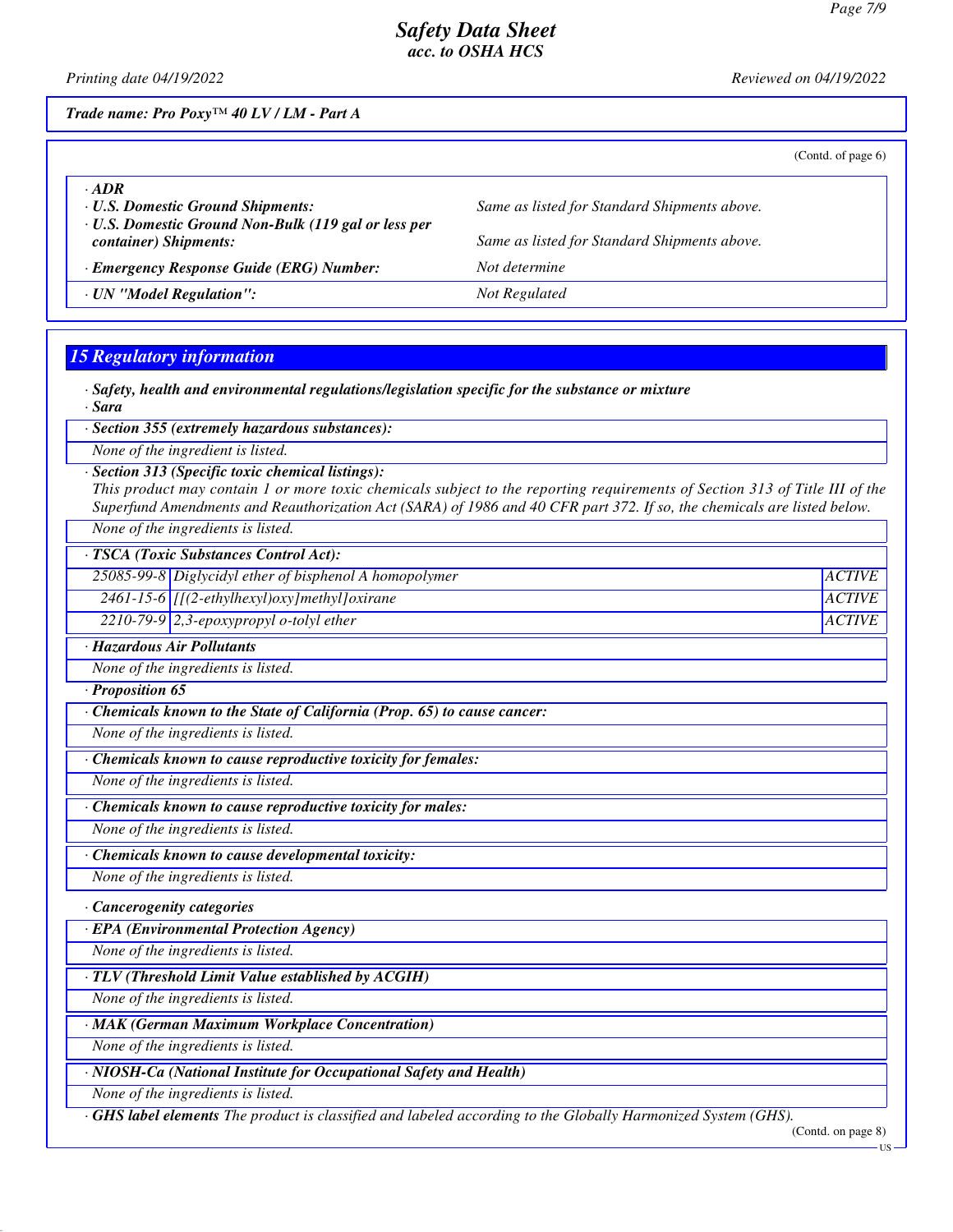*Printing date 04/19/2022 Reviewed on 04/19/2022*

*Trade name: Pro Poxy™ 40 LV / LM - Part A*

(Contd. of page 7)



#### *· Signal word Warning*

- *· Hazard-determining components of labeling: 2,3-epoxypropyl o-tolyl ether epoxy resin · Hazard statements*
- *Causes skin irritation. Causes serious eye irritation. May cause an allergic skin reaction. Harmful to aquatic life with long lasting effects.*
- *· Precautionary statements Avoid breathing dust/fume/gas/mist/vapors/spray Avoid release to the environment. Wear protective gloves / eye protection / face protection. If in eyes: Rinse cautiously with water for several minutes. Remove contact lenses, if present and easy to do. Continue rinsing. Wash contaminated clothing before reuse. Dispose of contents/container in accordance with local/regional/national/international regulations.*
- *· National regulations:*
- *· Water hazard class: Water hazard class 2 (Self-assessment): hazardous for water.*
- *· Chemical safety assessment: A Chemical Safety Assessment has not been carried out.*

# *16 Other information*

*This information is based on our present knowledge. However, this shall not constitute a guarantee for any specific product features and shall not establish a legally valid contractual relationship.*

*· Department issuing SDS: Environmental, Health & Safety Department*

- *· Contact: Environmental, Health & Safety Manager*
- *· Date of preparation / last revision 04/19/2022 / 26*
- *· Abbreviations and acronyms:*

*ADR: Accord européen sur le transport des marchandises dangereuses par Route (European Agreement concerning the International Carriage of Dangerous Goods by Road)*

- *IMDG: International Maritime Code for Dangerous Goods*
- *DOT: US Department of Transportation IATA: International Air Transport Association*
- *ACGIH: American Conference of Governmental Industrial Hygienists*
- *EINECS: European Inventory of Existing Commercial Chemical Substances*
- *ELINCS: European List of Notified Chemical Substances*
- *CAS: Chemical Abstracts Service (division of the American Chemical Society)*
- *NFPA: National Fire Protection Association (USA)*
- *HMIS: Hazardous Materials Identification System (USA)*
- *LC50: Lethal concentration, 50 percent*
- *LD50: Lethal dose, 50 percent*
- *PBT: Persistent, Bioaccumulative and Toxic vPvB: very Persistent and very Bioaccumulative*
- *NIOSH: National Institute for Occupational Safety*
- *OSHA: Occupational Safety & Health*
- *TLV: Threshold Limit Value*
- *PEL: Permissible Exposure Limit*
- *REL: Recommended Exposure Limit*
- *Skin Irrit. 2: Skin corrosion/irritation Category 2*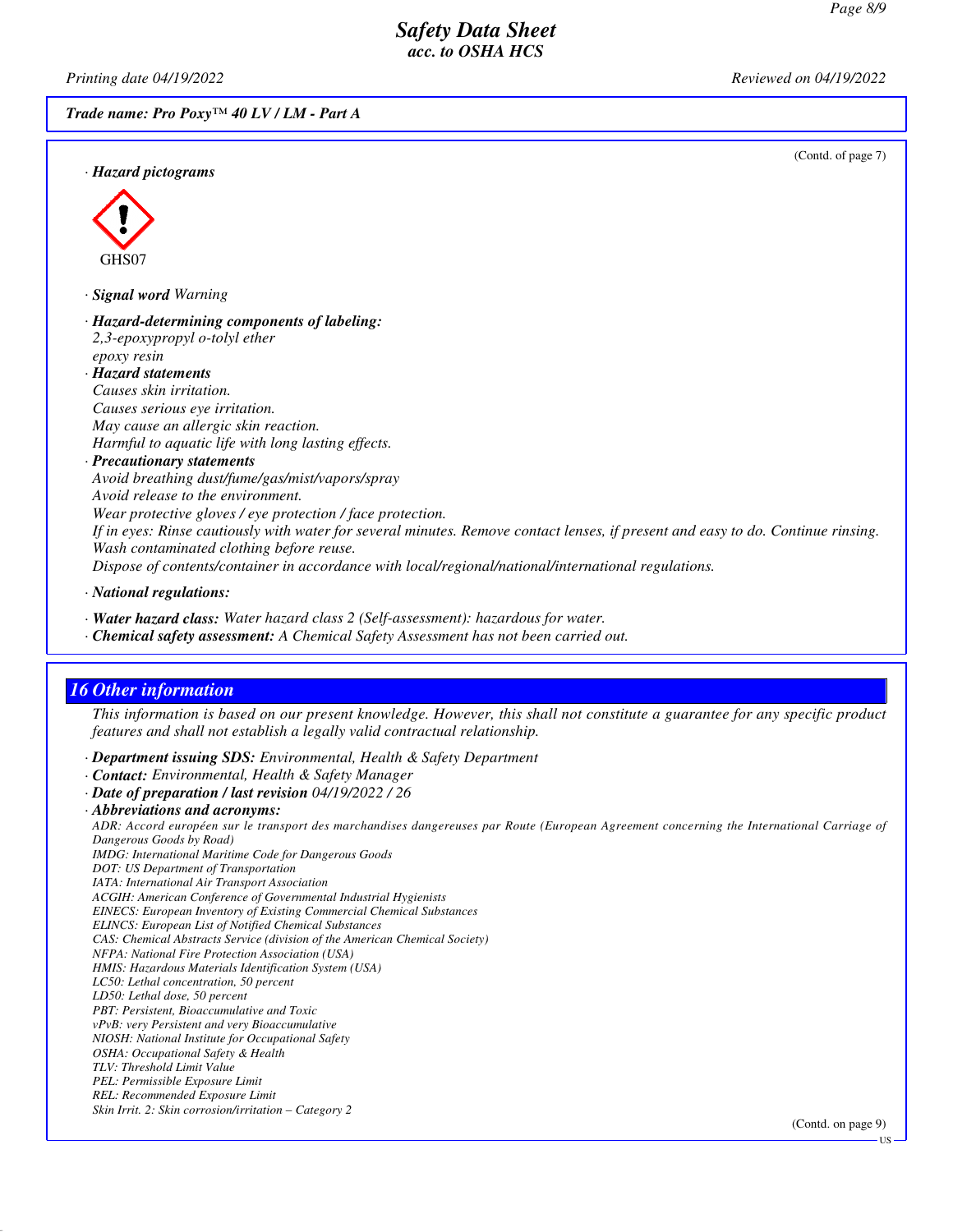*Printing date 04/19/2022 Reviewed on 04/19/2022*

*Trade name: Pro Poxy™ 40 LV / LM - Part A*

*Eye Irrit. 2A: Serious eye damage/eye irritation – Category 2A Skin Sens. 1: Skin sensitisation – Category 1 Aquatic Chronic 3: Hazardous to the aquatic environment - long-term aquatic hazard – Category 3* (Contd. of page 8)

US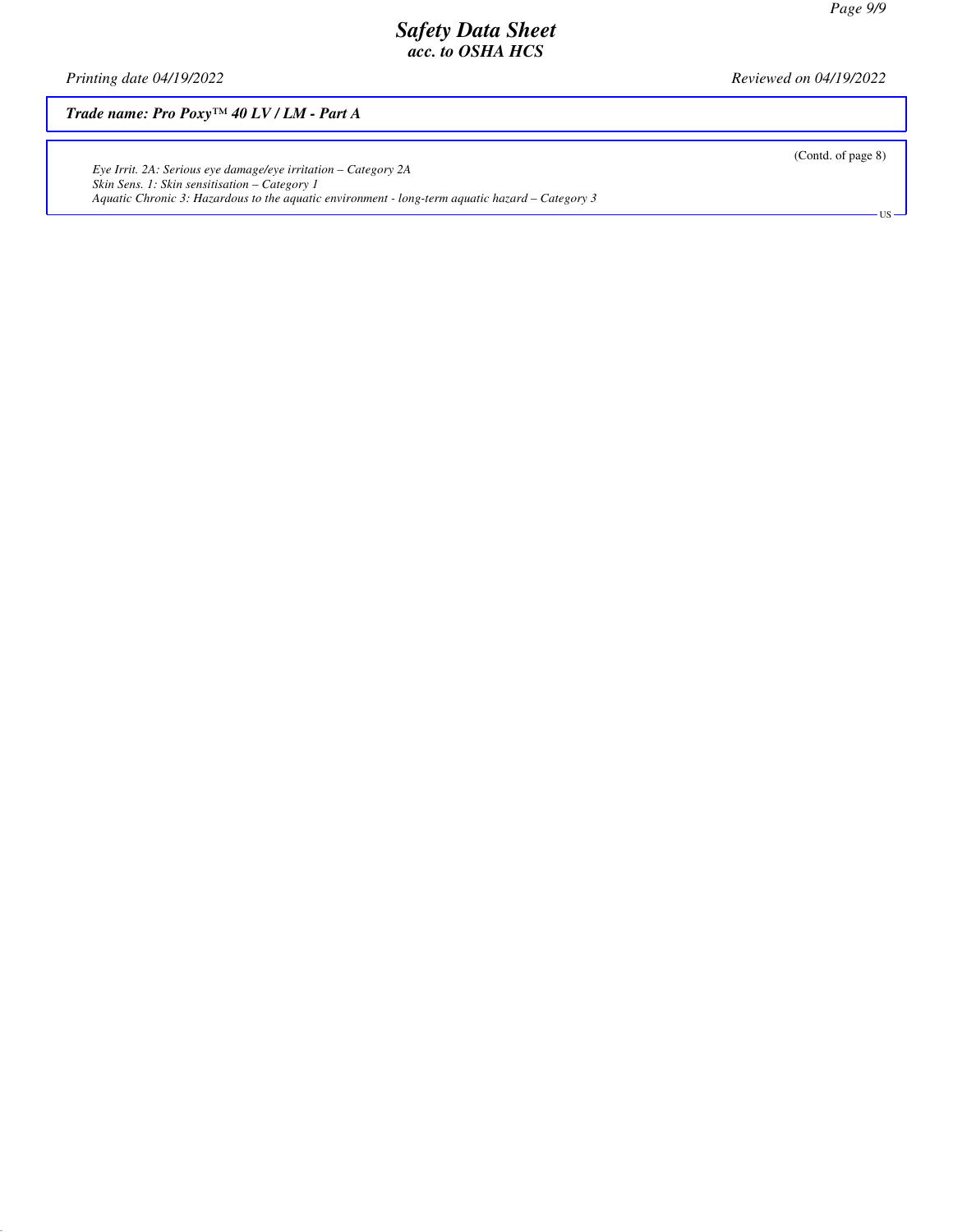*Printing date 04/19/2022 Reviewed on 04/19/2022*

#### *1 Identification*

- *· Product identifier*
- *· Trade name: Pro Poxy™ 40 LV / LM Part B*
- *· Article number: 141771B*
- *· Application of the substance / the mixture*
- *· Details of the supplier of the safety data sheet*
- *· Manufacturer/Supplier: Dayton® Superior 4226 Kansas Avenue Tel.: (866) 329-8724 Kansas City, KS 66106*

*Emergency Telephone Number: Use only in the event of an emergency involving a spill, leak, fire, exposure, or accident involving chemicals. Within the U.S., Canada, or the U.S. Virgin Islands, call ChemTrec at (800) 424-9300, 24 hours a day. Or, outside these areas, call international number, +1 703 741-5970. Collect calls are accepted.*

*· Information department: Environmental, Health, and Safety department.*

#### *2 Hazard(s) identification*

*· Classification of the substance or mixture*

| Acute Tox. 4    | H302 Harmful if swallowed.                                                |
|-----------------|---------------------------------------------------------------------------|
| Skin Corr. 1C   | H314 Causes severe skin burns and eye damage.                             |
| Eye Dam. 1      | H318 Causes serious eye damage.                                           |
| Skin Sens. 1    | H317 May cause an allergic skin reaction.                                 |
| Asp. Tox. $1$   | H304 May be fatal if swallowed and enters airways.                        |
| Aquatic Acute 3 | H402 Harmful to aquatic life.                                             |
|                 | Aquatic Chronic 3, H412, Harmful to gaugtic life with long lasting effect |

*Aquatic Chronic 3 H412 Harmful to aquatic life with long lasting effects.*

#### *· Label elements*

- *· GHS label elements The product is classified and labeled according to the Globally Harmonized System (GHS).*
- *· Hazard pictograms*



*· Signal word Danger*

*· Hazard-determining components of labeling: 4-nonylphenol, branched 2-piperazin-1-ylethylamine · Hazard statements Harmful if swallowed. Causes severe skin burns and eye damage. May cause an allergic skin reaction. May be fatal if swallowed and enters airways. Harmful to aquatic life. Harmful to aquatic life with long lasting effects. · Precautionary statements If swallowed: Immediately call a poison center/doctor. Specific treatment (see on this label). If on skin (or hair): Take off immediately all contaminated clothing. Rinse skin with water/shower. If in eyes: Rinse cautiously with water for several minutes. Remove contact lenses, if present and easy to do. Continue rinsing.*

(Contd. on page 2)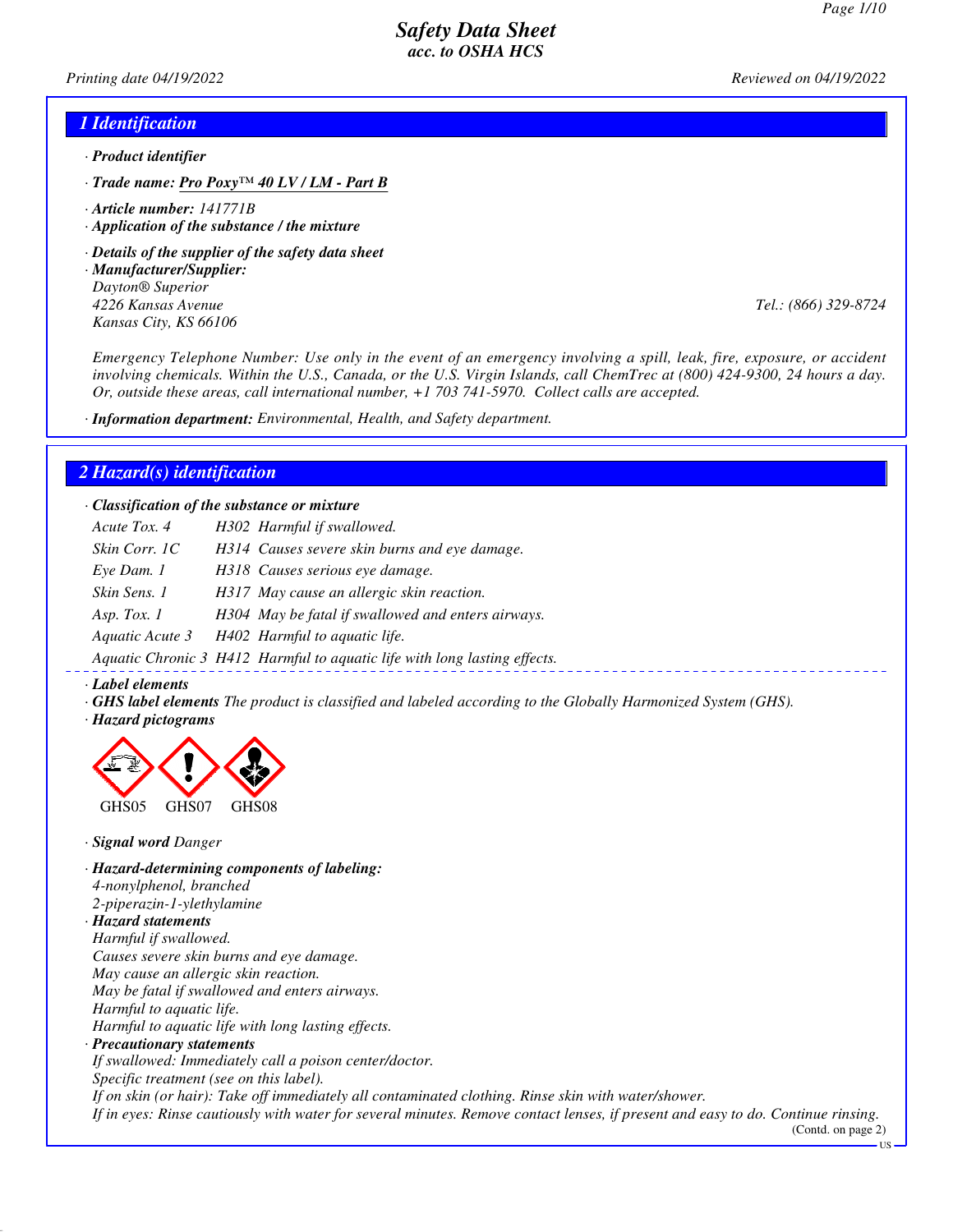*Printing date 04/19/2022 Reviewed on 04/19/2022*

#### *Trade name: Pro Poxy™ 40 LV / LM - Part B*

| Store locked up.<br>Dispose of contents/container in accordance with local/regional/national/international regulations. |  |
|-------------------------------------------------------------------------------------------------------------------------|--|
|                                                                                                                         |  |
| · Classification system:<br>$\cdot$ NFPA ratings (scale 0 - 4)                                                          |  |
|                                                                                                                         |  |
| $Health = 3$<br>$Fire = 1$                                                                                              |  |
| $Reactivity = 2$                                                                                                        |  |
| $\cdot$ HMIS-ratings (scale 0 - 4)                                                                                      |  |
| <b>HEALTH</b><br>$\frac{13}{3}$ Health = *3                                                                             |  |
| $1$ Fire = 1<br><b>FIRE</b><br><b>PHYSICAL HAZARD</b> $\boxed{2}$ <i>Reactivity</i> = 2                                 |  |
|                                                                                                                         |  |
| $\cdot$ Other hazards<br>· Results of PBT and vPvB assessment                                                           |  |
| $\cdot$ <b>PBT:</b> Not applicable.                                                                                     |  |
| $\cdot$ vPvB: Not applicable.                                                                                           |  |

### *3 Composition/information on ingredients*

|  |  |  | • Chemical characterization: Mixtures |  |
|--|--|--|---------------------------------------|--|
|--|--|--|---------------------------------------|--|

*· Description: Mixture of the substances listed below with nonhazardous additions.*

| $\cdot$ Dangerous components:                                                                            |                                                                |               |
|----------------------------------------------------------------------------------------------------------|----------------------------------------------------------------|---------------|
|                                                                                                          | 84852-15-3 4-nonylphenol, branched                             | $225 - 80\%$  |
|                                                                                                          | 64742-94-5 Solvent naphtha (petroleum), heavy arom.            | $\leq 10.0\%$ |
|                                                                                                          | 90-72-2 $\left  2,4,6\right $ -tris(dimethylaminomethyl)phenol | $\leq 10.0\%$ |
|                                                                                                          | $140-31-8$ 2-piperazin-1-ylethylamine                          | $\leq 3.0\%$  |
| $\cdot$ <b>Additional information:</b> For the wording of the listed hazard phrases refer to section 16. |                                                                |               |

### *4 First-aid measures*

#### *· Description of first aid measures*

#### *· General information:*

*Immediately remove any clothing soiled by the product.*

*In the event of persistent symptoms recieve medical treatment.*

*Symptoms of poisoning may even occur after several hours; therefore medical observation for at least 48 hours after the accident.*

#### *· After inhalation:*

*Supply fresh air and to be sure call for a doctor. In case of unconsciousness place patient stably in side position for transportation. Immediately move exposed person to fresh air. If breathing difficulty persists or develops get prompt medical attention.*

*· After skin contact:*

*Immediately wash with water and soap and rinse thoroughly.*

*Immediately rinse with water.*

*If skin irritation continues, consult a doctor.*

*· After eye contact: Rinse opened eye for several minutes under running water. Then consult a doctor.*

*· After swallowing:*

*Immediately call a doctor.*

*Drink copious amounts of water and provide fresh air. Immediately call a doctor.*

*Seek medical treatment.*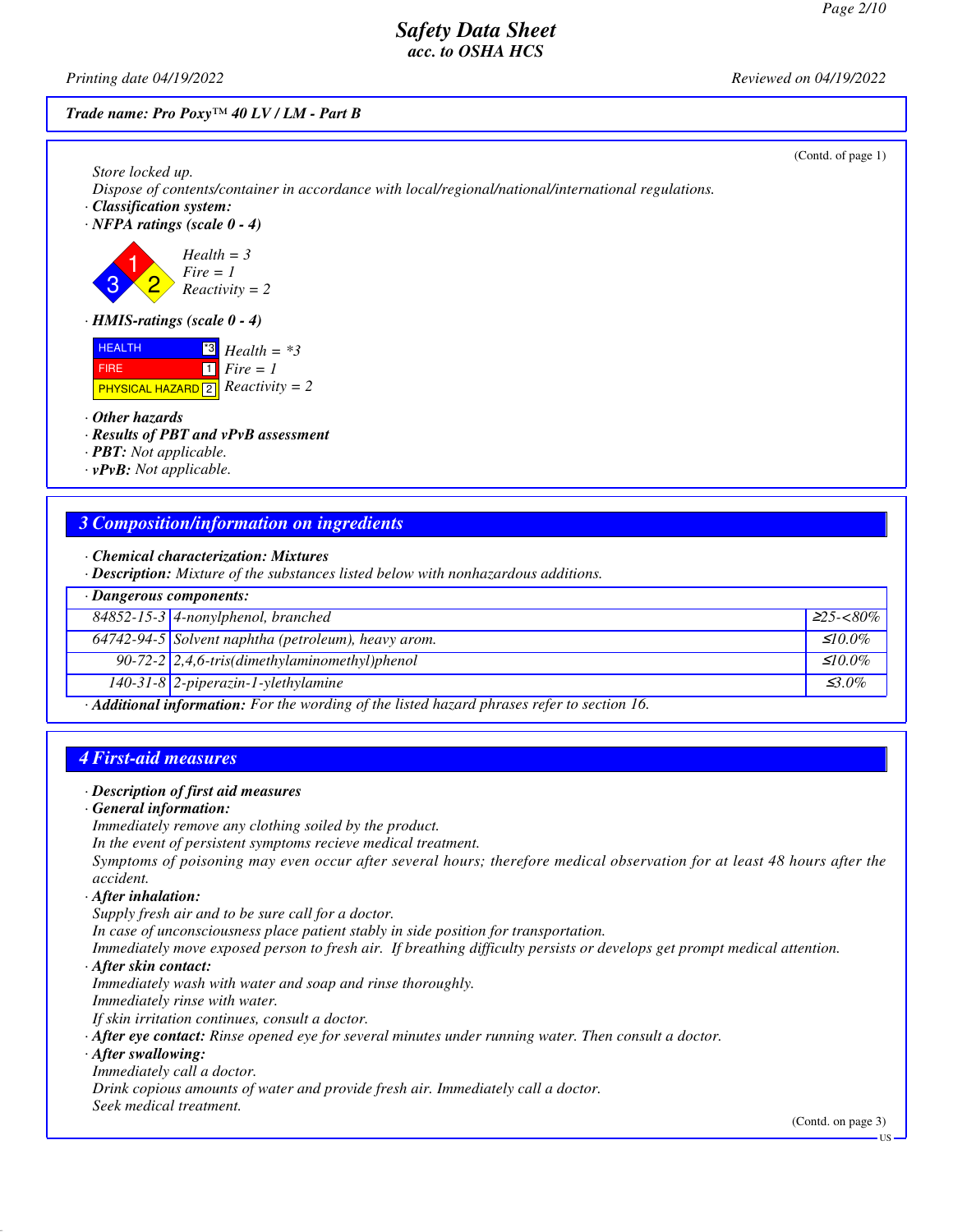(Contd. of page 2)

## *Safety Data Sheet acc. to OSHA HCS*

*Printing date 04/19/2022 Reviewed on 04/19/2022*

*Trade name: Pro Poxy™ 40 LV / LM - Part B*

*· Information for doctor:*

*· Most important symptoms and effects, both acute and delayed No further relevant information available.*

*· Indication of any immediate medical attention and special treatment needed No further relevant information available.*

#### *5 Fire-fighting measures*

*· Extinguishing media*

- *· Suitable extinguishing agents: Use fire fighting measures that suit the environment.*
- *· Special hazards arising from the substance or mixture No further relevant information available.*
- *· Advice for firefighters*
- *· Protective equipment:*

*Because fire may produce thermal decomposition products, wear a self-contained breathing apparatus (SCBA) with a full face piece operated in pressure-demand or positive-pressure mode.*

### *6 Accidental release measures*

- *· Personal precautions, protective equipment and emergency procedures Wear protective equipment. Keep unprotected persons away.*
- *· Environmental precautions: Do not allow product to reach sewage system or any water course. Inform respective authorities in case of seepage into water course or sewage system.*
- *· Methods and material for containment and cleaning up: Absorb with liquid-binding material (sand, diatomite, acid binders, universal binders, sawdust). Use neutralizing agent. Dispose contaminated material as waste according to item 13.*
- *· Reference to other sections See Section 7 for information on safe handling. See Section 8 for information on personal protection equipment. See Section 13 for disposal information.*

### *7 Handling and storage*

#### *· Handling:*

*· Precautions for safe handling*

*Wear appropriate personal protective clothing to prevent eye and skin contact. Avoid breathing vapors or mists of this product. Use with adequate ventilation. Do not take internally.*

- *· Information about protection against explosions and fires: No special measures required.*
- *· Conditions for safe storage, including any incompatibilities*
- *· Storage:*
- *· Requirements to be met by storerooms and receptacles: No special requirements.*
- *· Information about storage in one common storage facility: Not required.*
- *· Further information about storage conditions: Keep receptacle tightly sealed.*
- *· Specific end use(s) No further relevant information available.*

*8 Exposure controls/personal protection*

*· Additional information about design of technical systems: No further data; see item 7.*

(Contd. on page 4)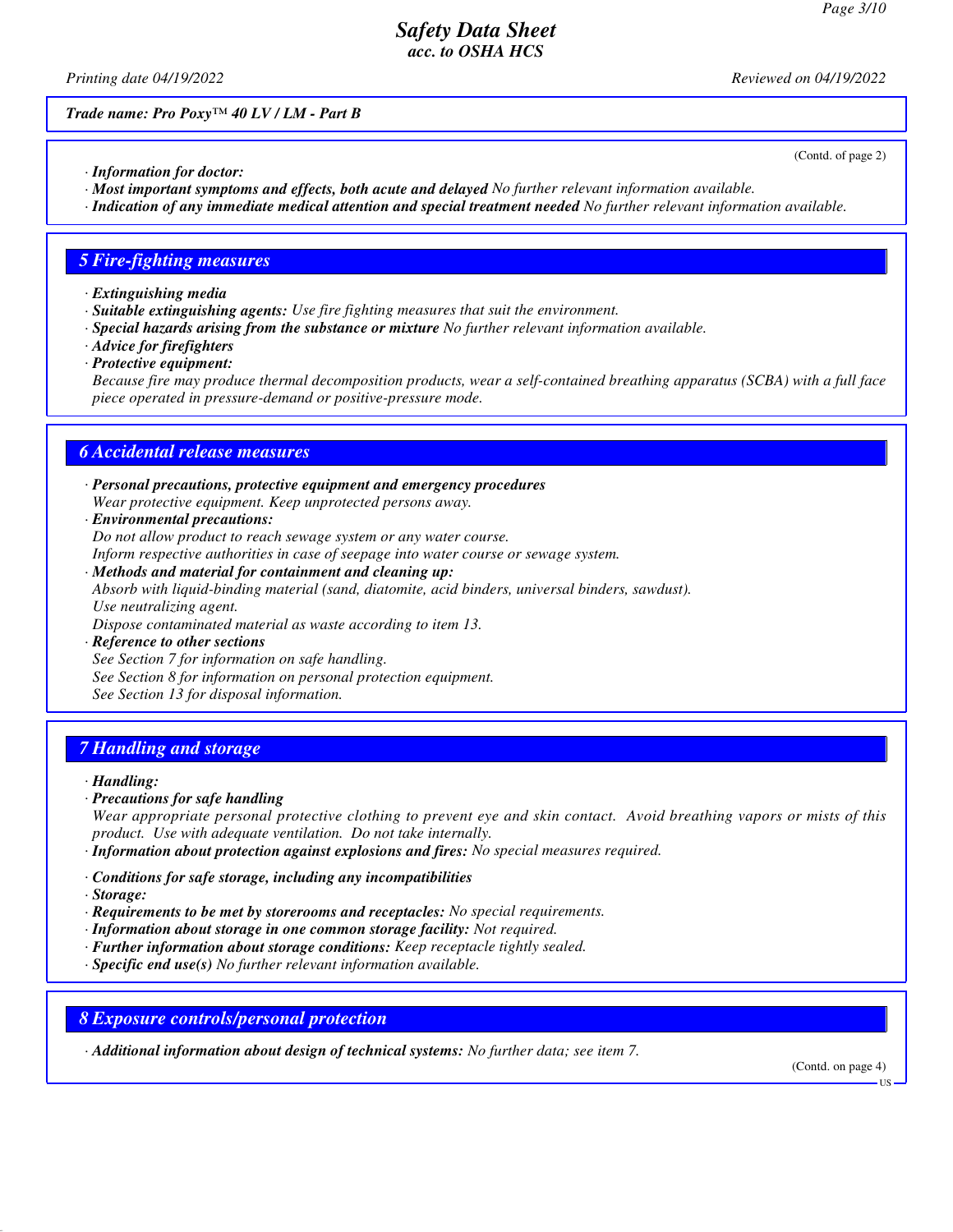*Printing date 04/19/2022 Reviewed on 04/19/2022*

#### *Trade name: Pro Poxy™ 40 LV / LM - Part B*

(Contd. of page 3)

- *· Control parameters · Components with limit values that require monitoring at the workplace: The product does not contain any relevant quantities of materials with critical values that have to be monitored at the workplace.*
- *· Additional information: The lists that were valid during the creation were used as basis.*
- *· Exposure controls*
- *· Personal protective equipment:*
- *· General protective and hygienic measures: Keep away from foodstuffs, beverages and feed. Immediately remove all soiled and contaminated clothing. Wash hands before breaks and at the end of work. Avoid contact with the eyes and skin.*
- *· Breathing equipment: Not required.*
- *· Protection of hands:*



*Protective gloves*

*The glove material has to be impermeable and resistant to the product/ the substance/ the preparation. · Eye protection: Wear appropriate eye protection to prevent eye contact.*

| <b>9 Physical and chemical properties</b>                                                                    |                                               |                    |
|--------------------------------------------------------------------------------------------------------------|-----------------------------------------------|--------------------|
| · Information on basic physical and chemical properties<br><b>General Information</b><br>$\cdot$ Appearance: |                                               |                    |
| Form:                                                                                                        | Liquid                                        |                    |
| Color:                                                                                                       | According to product specification            |                    |
| $\cdot$ Odor:                                                                                                | Characteristic                                |                    |
| · Odor threshold:                                                                                            | Not determined.                               |                    |
| $\cdot$ pH-value:                                                                                            | Not determined.                               |                    |
| $\cdot$ Change in condition<br><b>Melting point/Melting range:</b><br><b>Boiling point/Boiling range:</b>    | Undetermined.<br>Undetermined.                |                    |
| $\cdot$ Flash point:                                                                                         | Not applicable.                               |                    |
| · Flammability (solid, gaseous):                                                                             | Not applicable.                               |                    |
| $\cdot$ Decomposition temperature:                                                                           | Not determined.                               |                    |
| · Auto igniting:                                                                                             | Product is not selfigniting.                  |                    |
| · Danger of explosion:                                                                                       | Product does not present an explosion hazard. |                    |
| <b>Explosion limits:</b><br>Lower:<br><b>Upper:</b>                                                          | Not determined.<br>Not determined.            |                    |
| · Vapor pressure:                                                                                            | Not determined.                               |                    |
| $\cdot$ Density at 20 °C (68 °F):                                                                            | $0.96$ g/cm <sup>3</sup> (8.0112 lbs/gal)     |                    |
| · Relative density                                                                                           | Not determined.                               |                    |
| · Vapor density                                                                                              | Not determined.                               |                    |
|                                                                                                              |                                               | (Contd. on page 5) |

US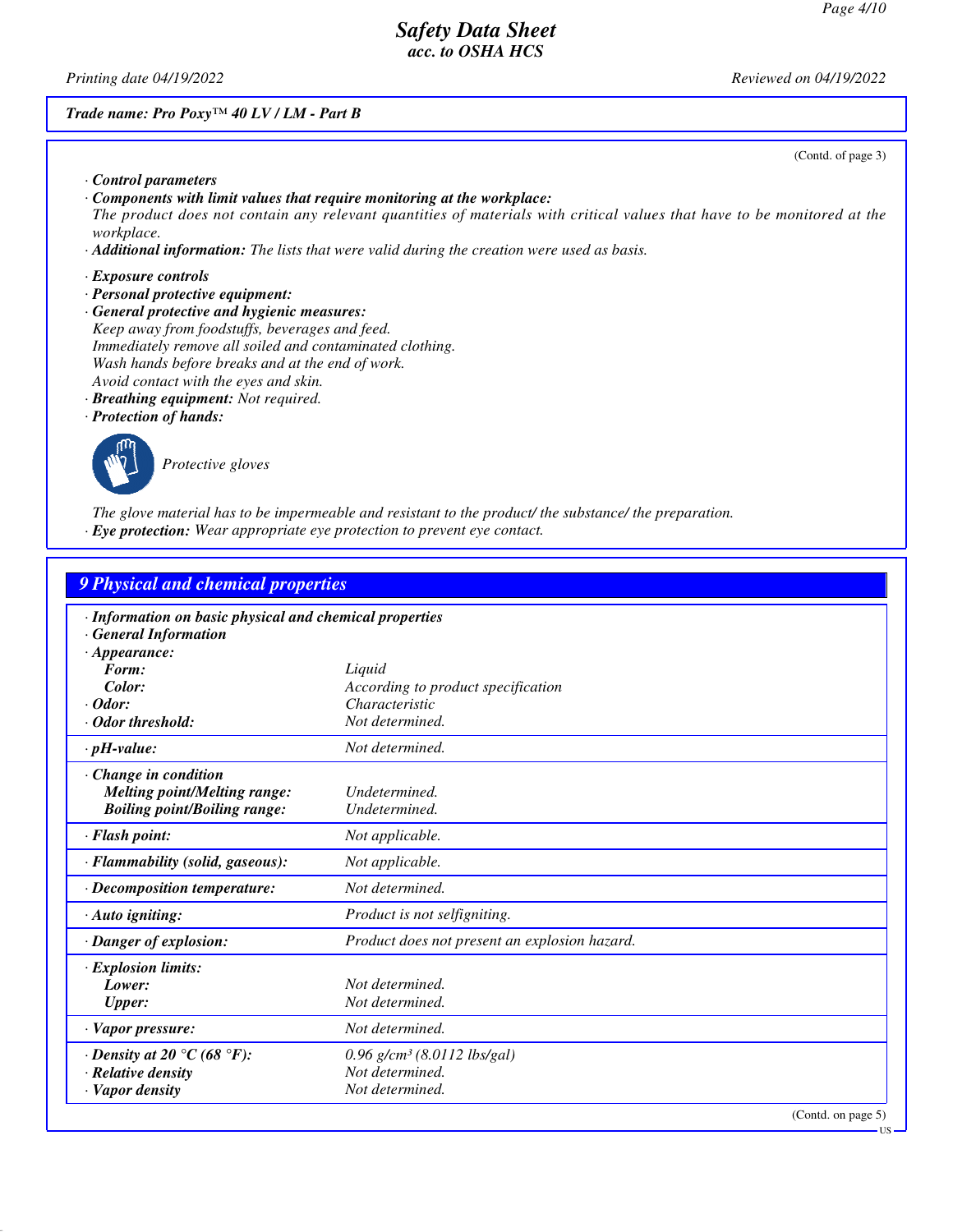*Printing date 04/19/2022 Reviewed on 04/19/2022*

*Trade name: Pro Poxy™ 40 LV / LM - Part B*

|                                                            |                                            | (Contd. of page 4) |
|------------------------------------------------------------|--------------------------------------------|--------------------|
| $\cdot$ Evaporation rate                                   | Not determined.                            |                    |
| · Solubility in / Miscibility with<br>Water:               | Not miscible or difficult to mix.          |                    |
| · Partition coefficient (n-octanol/water): Not determined. |                                            |                    |
| · Viscosity:                                               |                                            |                    |
| Dynamic:                                                   | Not determined.                            |                    |
| Kinematic:                                                 | Not determined.                            |                    |
| · Solvent content:                                         |                                            |                    |
| <b>Solids content:</b>                                     | $100.0 \%$                                 |                    |
| $\cdot$ Other information                                  | No further relevant information available. |                    |

# *10 Stability and reactivity*

*· Reactivity No decomposition if stored and applied as directed.*

- *· Chemical stability No decomposition if stored and applied as directed*
- *· Thermal decomposition / conditions to be avoided: No decomposition if used according to specifications.*
- *· Possibility of hazardous reactions No dangerous reactions known.*
- *· Conditions to avoid Keep away from heat and sources of ignition.*
- *· Incompatible materials: No further relevant information available.*
- *· Hazardous decomposition products: No dangerous decomposition products known.*

# *11 Toxicological information*

- *· Information on toxicological effects*
- *· Acute toxicity:*
- *· Primary irritant effect:*
- *· on the skin: May cause skin irritation.*
- *· on the eye: Strong caustic effect.*
- *· Sensitization: Sensitization possible through skin contact.*
- *· Additional toxicological information:*

*The product shows the following dangers according to internally approved calculation methods for preparations: Harmful*

- *Corrosive*
- *Irritant*

*Swallowing will lead to a strong caustic effect on mouth and throat and to the danger of perforation of esophagus and stomach.*

*· Carcinogenic categories*

*· IARC (International Agency for Research on Cancer)*

*None of the ingredients is listed.*

*· NTP (National Toxicology Program)*

*None of the ingredients is listed.*

*· OSHA-Ca (Occupational Safety & Health Administration)*

*None of the ingredients is listed.*

(Contd. on page 6)

US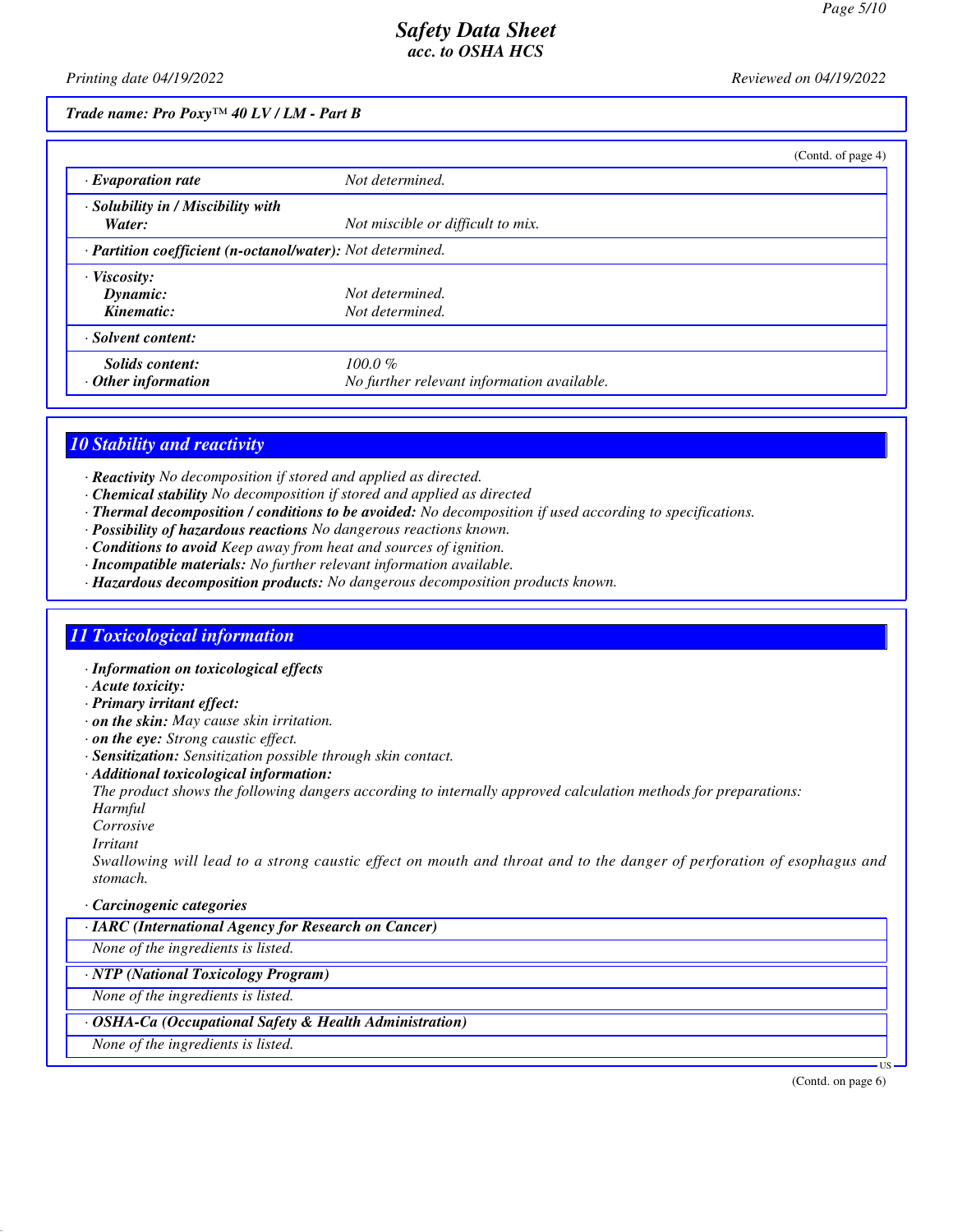(Contd. of page 5)

# *Safety Data Sheet acc. to OSHA HCS*

*Printing date 04/19/2022 Reviewed on 04/19/2022*

*Trade name: Pro Poxy™ 40 LV / LM - Part B*

### *12 Ecological information*

- *· Toxicity*
- *· Aquatic toxicity: No further relevant information available.*
- *· Persistence and degradability No further relevant information available.*
- *· Behavior in environmental systems:*
- *· Bioaccumulative potential No further relevant information available.*
- *· Mobility in soil No further relevant information available.*
- *· Ecotoxical effects:*
- *· Remark: Very toxic for fish*
- *· Additional ecological information:*
- *· General notes:*

*Water hazard class 1 (Self-assessment): slightly hazardous for water Must not reach bodies of water or drainage ditch undiluted or unneutralized. Also poisonous for fish and plankton in water bodies. Very toxic for aquatic organisms*

- *· Results of PBT and vPvB assessment*
- *· PBT: Not applicable.*
- *· vPvB: Not applicable.*
- *· Other adverse effects No further relevant information available.*

### *13 Disposal considerations*

- *· Waste treatment methods*
- *· Recommendation:*

*It is the generator's responsibility to determine if the waste meets applicable definitions of hazardous waste. State and local regulations may differ from federal disposal regulations. Dispose of waste material according to local, state, federal, and provincial environmental regulations.*

*· Uncleaned packagings:*

*· Recommendation: Disposal must be made according to Federal, State, and Local regulations.*

| <b>14 Transport information</b>       |                                                                                                |
|---------------------------------------|------------------------------------------------------------------------------------------------|
| · UN-Number<br>· DOT, ADR, IMDG, IATA | <i>UN2735</i>                                                                                  |
| $\cdot$ UN proper shipping name       |                                                                                                |
| $\cdot$ <i>DOT</i>                    | Amines, liquid, corrosive, n.o.s. (4-nonylphenol, branched)                                    |
| $\cdot$ ADR                           | 2735 AMINES, LIQUID, CORROSIVE, N.O.S. (4-nonylphenol,<br>branched), ENVIRONMENTALLY HAZARDOUS |
| $\cdot$ IMDG, IATA                    | AMINES, LIQUID, CORROSIVE, N.O.S. (4-nonylphenol,<br>branched)                                 |
| $\cdot$ Transport hazard class(es)    |                                                                                                |
| $\cdot$ DOT                           |                                                                                                |
| CORROSI                               |                                                                                                |
| · Class                               | 8 Corrosive substances                                                                         |
|                                       | (Contd. on page 7)                                                                             |
|                                       | · US                                                                                           |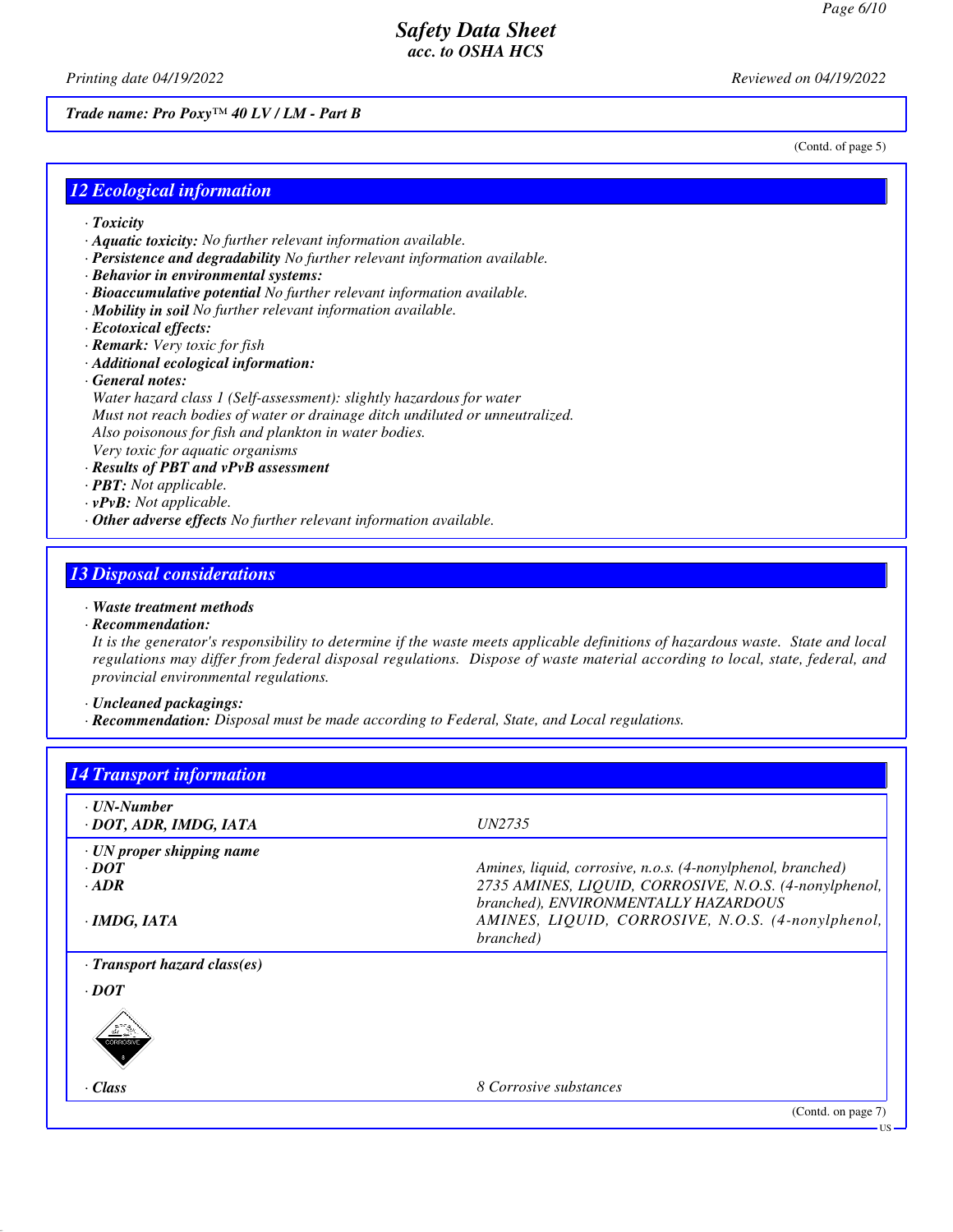*Printing date 04/19/2022 Reviewed on 04/19/2022*

*Trade name: Pro Poxy™ 40 LV / LM - Part B*

| 8<br>$-Label$<br>$\cdot$ ADR<br>$\cdot$ Class<br>8 Corrosive substances<br>8<br>$\cdot$ Label<br>$\cdot$ IMDG, IATA<br>· Class<br>8 Corrosive substances<br>8<br>$\cdot$ Label<br>· Packing group<br>· DOT, ADR, IMDG, IATA<br>Ш<br>· Environmental hazards:<br>Product contains environmentally hazardous substances: 4-<br>nonylphenol, branched<br>· Marine pollutant:<br>Yes<br>· Special marking (ADR):<br>Symbol (fish and tree)<br>· Special precautions for user<br>Warning: Corrosive substances<br>80<br>· Danger code (Kemler):<br>· EMS Number:<br>$F-A, S-B$<br>· Segregation groups<br>Alkalis<br>· Stowage Category<br>B<br>· Stowage Code<br>SW2 Clear of living quarters.<br>Transport in bulk according to Annex II of MARPOL73/78<br>Not applicable.<br>and the IBC Code<br>· Transport/Additional information:<br>$\cdot$ DOT<br>· Remarks:<br>Add "Marine Pollutant" to end of proper shipping name if<br>shipping in a bulk container (>119 gallons).<br>$\cdot$ ADR<br>Code: E1<br>$\cdot$ Excepted quantities (EQ)<br>Maximum net quantity per inner packaging: 30 ml<br>Maximum net quantity per outer packaging: 1000 ml<br>Same as listed for Standard Shipments above.<br>· U.S. Domestic Ground Shipments:<br>· U.S. Domestic Ground Non-Bulk (119 gal or less per<br>container) Shipments:<br>Same as listed for Standard Shipments above.<br>· Emergency Response Guide (ERG) Number:<br>Not determine<br>$\cdot$ IMDG<br>5L<br>$\cdot$ Limited quantities (LQ) | (Contd. of page 6) |
|------------------------------------------------------------------------------------------------------------------------------------------------------------------------------------------------------------------------------------------------------------------------------------------------------------------------------------------------------------------------------------------------------------------------------------------------------------------------------------------------------------------------------------------------------------------------------------------------------------------------------------------------------------------------------------------------------------------------------------------------------------------------------------------------------------------------------------------------------------------------------------------------------------------------------------------------------------------------------------------------------------------------------------------------------------------------------------------------------------------------------------------------------------------------------------------------------------------------------------------------------------------------------------------------------------------------------------------------------------------------------------------------------------------------------------------------------------------------------------------------|--------------------|
|                                                                                                                                                                                                                                                                                                                                                                                                                                                                                                                                                                                                                                                                                                                                                                                                                                                                                                                                                                                                                                                                                                                                                                                                                                                                                                                                                                                                                                                                                                |                    |
|                                                                                                                                                                                                                                                                                                                                                                                                                                                                                                                                                                                                                                                                                                                                                                                                                                                                                                                                                                                                                                                                                                                                                                                                                                                                                                                                                                                                                                                                                                |                    |
|                                                                                                                                                                                                                                                                                                                                                                                                                                                                                                                                                                                                                                                                                                                                                                                                                                                                                                                                                                                                                                                                                                                                                                                                                                                                                                                                                                                                                                                                                                |                    |
|                                                                                                                                                                                                                                                                                                                                                                                                                                                                                                                                                                                                                                                                                                                                                                                                                                                                                                                                                                                                                                                                                                                                                                                                                                                                                                                                                                                                                                                                                                |                    |
|                                                                                                                                                                                                                                                                                                                                                                                                                                                                                                                                                                                                                                                                                                                                                                                                                                                                                                                                                                                                                                                                                                                                                                                                                                                                                                                                                                                                                                                                                                |                    |
|                                                                                                                                                                                                                                                                                                                                                                                                                                                                                                                                                                                                                                                                                                                                                                                                                                                                                                                                                                                                                                                                                                                                                                                                                                                                                                                                                                                                                                                                                                |                    |
|                                                                                                                                                                                                                                                                                                                                                                                                                                                                                                                                                                                                                                                                                                                                                                                                                                                                                                                                                                                                                                                                                                                                                                                                                                                                                                                                                                                                                                                                                                |                    |
|                                                                                                                                                                                                                                                                                                                                                                                                                                                                                                                                                                                                                                                                                                                                                                                                                                                                                                                                                                                                                                                                                                                                                                                                                                                                                                                                                                                                                                                                                                |                    |
|                                                                                                                                                                                                                                                                                                                                                                                                                                                                                                                                                                                                                                                                                                                                                                                                                                                                                                                                                                                                                                                                                                                                                                                                                                                                                                                                                                                                                                                                                                |                    |
|                                                                                                                                                                                                                                                                                                                                                                                                                                                                                                                                                                                                                                                                                                                                                                                                                                                                                                                                                                                                                                                                                                                                                                                                                                                                                                                                                                                                                                                                                                |                    |
|                                                                                                                                                                                                                                                                                                                                                                                                                                                                                                                                                                                                                                                                                                                                                                                                                                                                                                                                                                                                                                                                                                                                                                                                                                                                                                                                                                                                                                                                                                |                    |
|                                                                                                                                                                                                                                                                                                                                                                                                                                                                                                                                                                                                                                                                                                                                                                                                                                                                                                                                                                                                                                                                                                                                                                                                                                                                                                                                                                                                                                                                                                |                    |
|                                                                                                                                                                                                                                                                                                                                                                                                                                                                                                                                                                                                                                                                                                                                                                                                                                                                                                                                                                                                                                                                                                                                                                                                                                                                                                                                                                                                                                                                                                |                    |
|                                                                                                                                                                                                                                                                                                                                                                                                                                                                                                                                                                                                                                                                                                                                                                                                                                                                                                                                                                                                                                                                                                                                                                                                                                                                                                                                                                                                                                                                                                |                    |
|                                                                                                                                                                                                                                                                                                                                                                                                                                                                                                                                                                                                                                                                                                                                                                                                                                                                                                                                                                                                                                                                                                                                                                                                                                                                                                                                                                                                                                                                                                |                    |
|                                                                                                                                                                                                                                                                                                                                                                                                                                                                                                                                                                                                                                                                                                                                                                                                                                                                                                                                                                                                                                                                                                                                                                                                                                                                                                                                                                                                                                                                                                |                    |
|                                                                                                                                                                                                                                                                                                                                                                                                                                                                                                                                                                                                                                                                                                                                                                                                                                                                                                                                                                                                                                                                                                                                                                                                                                                                                                                                                                                                                                                                                                |                    |
|                                                                                                                                                                                                                                                                                                                                                                                                                                                                                                                                                                                                                                                                                                                                                                                                                                                                                                                                                                                                                                                                                                                                                                                                                                                                                                                                                                                                                                                                                                |                    |
|                                                                                                                                                                                                                                                                                                                                                                                                                                                                                                                                                                                                                                                                                                                                                                                                                                                                                                                                                                                                                                                                                                                                                                                                                                                                                                                                                                                                                                                                                                |                    |
|                                                                                                                                                                                                                                                                                                                                                                                                                                                                                                                                                                                                                                                                                                                                                                                                                                                                                                                                                                                                                                                                                                                                                                                                                                                                                                                                                                                                                                                                                                |                    |
|                                                                                                                                                                                                                                                                                                                                                                                                                                                                                                                                                                                                                                                                                                                                                                                                                                                                                                                                                                                                                                                                                                                                                                                                                                                                                                                                                                                                                                                                                                |                    |
|                                                                                                                                                                                                                                                                                                                                                                                                                                                                                                                                                                                                                                                                                                                                                                                                                                                                                                                                                                                                                                                                                                                                                                                                                                                                                                                                                                                                                                                                                                | (Contd. on page 8) |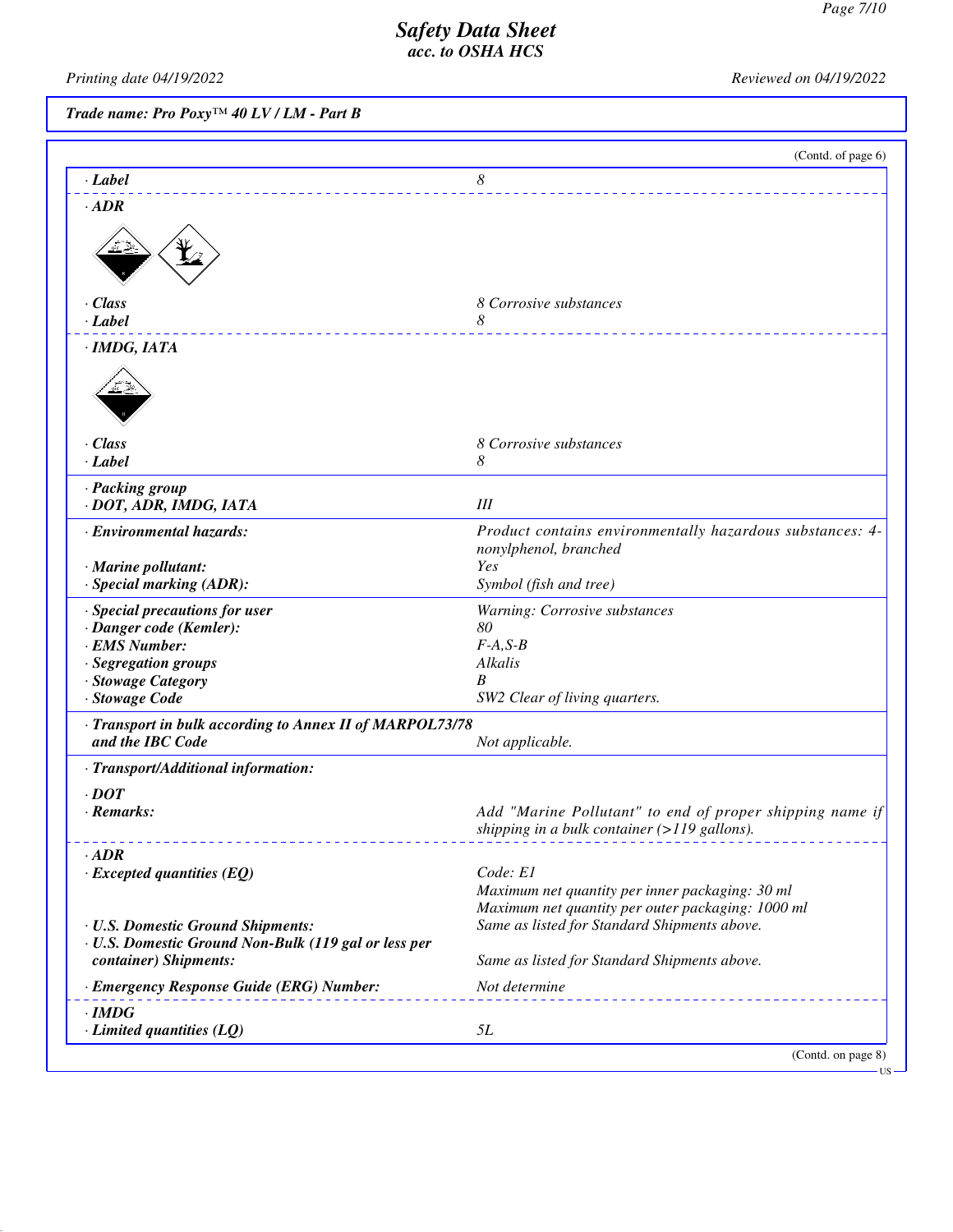*Printing date 04/19/2022 Reviewed on 04/19/2022*

*Trade name: Pro Poxy™ 40 LV / LM - Part B*

|                                  | (Contd. of page 7)                                                                                                   |
|----------------------------------|----------------------------------------------------------------------------------------------------------------------|
| $\cdot$ Excepted quantities (EQ) | Code: El<br>Maximum net quantity per inner packaging: 30 ml<br>Maximum net quantity per outer packaging: 1000 ml     |
| · UN "Model Regulation":         | UN 2735 AMINES, LIQUID, CORROSIVE, N.O.S. (4-<br>NONYLPHENOL, BRANCHED), 8, III, ENVIRONMENTALLY<br><b>HAZARDOUS</b> |

# *15 Regulatory information*

*· Safety, health and environmental regulations/legislation specific for the substance or mixture · Sara*

*· Section 355 (extremely hazardous substances):*

*None of the ingredient is listed.*

*· Section 313 (Specific toxic chemical listings):*

*This product may contain 1 or more toxic chemicals subject to the reporting requirements of Section 313 of Title III of the Superfund Amendments and Reauthorization Act (SARA) of 1986 and 40 CFR part 372. If so, the chemicals are listed below.*

|  | $84852 - 15 - 3$ 4-nonylphenol, branched | $225 - 80\%$ |
|--|------------------------------------------|--------------|
|--|------------------------------------------|--------------|

*· TSCA (Toxic Substances Control Act):*

*84852-15-3 4-nonylphenol, branched ACTIVE 64742-94-5 Solvent naphtha (petroleum), heavy arom. ACTIVE*

*90-72-2 2,4,6-tris(dimethylaminomethyl)phenol ACTIVE*

*140-31-8 2-piperazin-1-ylethylamine ACTIVE*

*9046-10-0 Polyoxypropylenediamine ACTIVE*

*· Hazardous Air Pollutants*

*None of the ingredients is listed.*

*· Proposition 65*

*· Chemicals known to the State of California (Prop. 65) to cause cancer:*

*None of the ingredients is listed.*

*· Chemicals known to cause reproductive toxicity for females:*

*None of the ingredients is listed.*

*· Chemicals known to cause reproductive toxicity for males:*

*None of the ingredients is listed.*

*· Chemicals known to cause developmental toxicity:*

*None of the ingredients is listed.*

*· Cancerogenity categories*

*· EPA (Environmental Protection Agency)*

*None of the ingredients is listed.*

*· TLV (Threshold Limit Value established by ACGIH)*

*None of the ingredients is listed.*

*· MAK (German Maximum Workplace Concentration)*

*None of the ingredients is listed.*

*· NIOSH-Ca (National Institute for Occupational Safety and Health)*

*None of the ingredients is listed.*

*· GHS label elements The product is classified and labeled according to the Globally Harmonized System (GHS).*

(Contd. on page 9)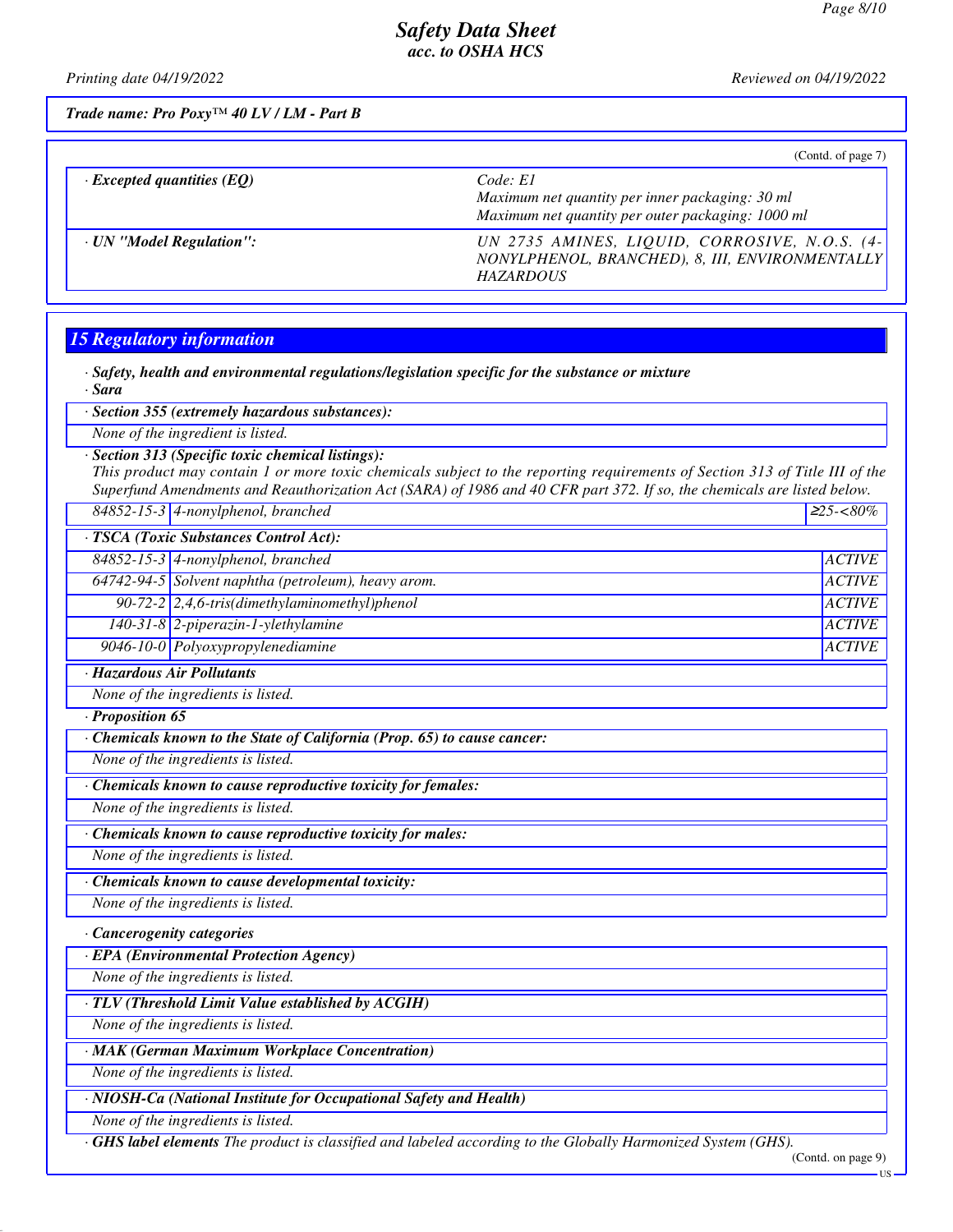*Printing date 04/19/2022 Reviewed on 04/19/2022*

*Trade name: Pro Poxy™ 40 LV / LM - Part B*

(Contd. of page 8)



#### *· Hazard-determining components of labeling: 4-nonylphenol, branched 2-piperazin-1-ylethylamine · Hazard statements Harmful if swallowed. Causes severe skin burns and eye damage.*

*May cause an allergic skin reaction. May be fatal if swallowed and enters airways. Harmful to aquatic life. Harmful to aquatic life with long lasting effects.*

#### *· Precautionary statements*

*If swallowed: Immediately call a poison center/doctor.*

*Specific treatment (see on this label).*

*If on skin (or hair): Take off immediately all contaminated clothing. Rinse skin with water/shower.*

*If in eyes: Rinse cautiously with water for several minutes. Remove contact lenses, if present and easy to do. Continue rinsing. Store locked up.*

*Dispose of contents/container in accordance with local/regional/national/international regulations.*

*· National regulations:*

*· Water hazard class: Water hazard class 3 (Self-assessment): extremely hazardous for water.*

*· Chemical safety assessment: A Chemical Safety Assessment has not been carried out.*

# *16 Other information*

*This information is based on our present knowledge. However, this shall not constitute a guarantee for any specific product features and shall not establish a legally valid contractual relationship.*

*· Department issuing SDS: Environmental, Health & Safety Department*

*· Contact: Environmental, Health & Safety Manager*

*· Date of preparation / last revision 04/19/2022 / 24*

*ADR: Accord européen sur le transport des marchandises dangereuses par Route (European Agreement concerning the International Carriage of Dangerous Goods by Road)*

- *IMDG: International Maritime Code for Dangerous Goods*
- *DOT: US Department of Transportation*
- *IATA: International Air Transport Association*

*ACGIH: American Conference of Governmental Industrial Hygienists EINECS: European Inventory of Existing Commercial Chemical Substances*

*ELINCS: European List of Notified Chemical Substances*

*CAS: Chemical Abstracts Service (division of the American Chemical Society)*

*NFPA: National Fire Protection Association (USA)*

- *HMIS: Hazardous Materials Identification System (USA)*
- *PBT: Persistent, Bioaccumulative and Toxic*

*vPvB: very Persistent and very Bioaccumulative*

*NIOSH: National Institute for Occupational Safety OSHA: Occupational Safety & Health*

*TLV: Threshold Limit Value PEL: Permissible Exposure Limit*

*REL: Recommended Exposure Limit*

*Acute Tox. 4: Acute toxicity – Category 4*

(Contd. on page 10)

*<sup>·</sup> Abbreviations and acronyms:*